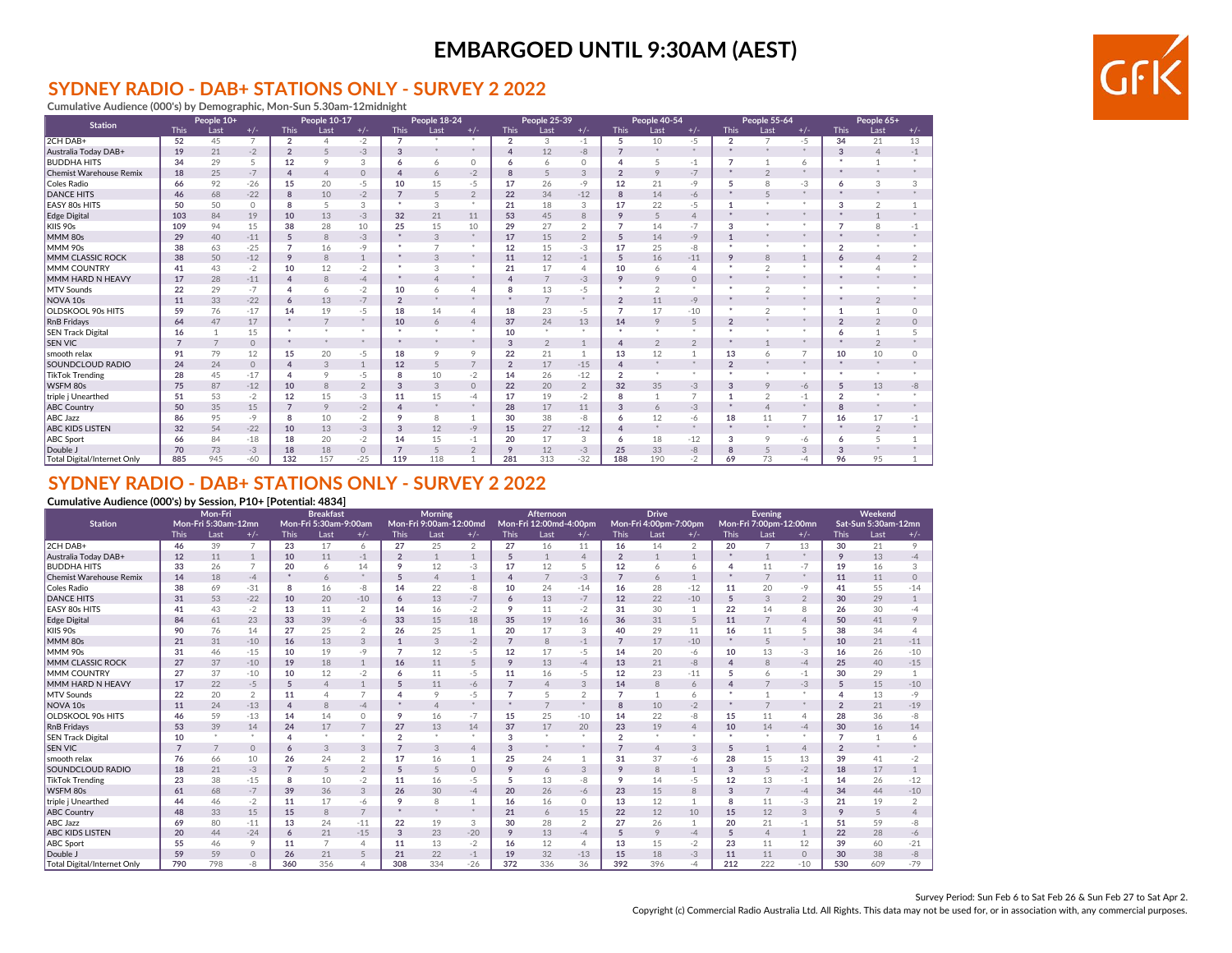### **MELBOURNE RADIO - DAB+ STATIONS ONLY - SURVEY 2 2022**

**Cumulative Audience (000's) by Demographic, Mon-Sun 5.30am-12midnight** This Last +/- This Last +/- This Last +/- This Last +/- This Last +/- This Last +/- This Last +/- Australia Today DAB+ **16** 11 5 **3** 4 -1 **11** 3 8 **\*** \* \* **2** 2 0 **\*** 2 \* **\*** \* \* BUDDHA HITS **28** 19 9 **5** 3 2 **4** 5 -1 **8** 3 5 **6** 3 3 **3** 1 2 **2** 3 -1 Chemist Warehouse Remix **26** 15 11 **5** 6 -1 **4** \* \* **3** 5 -2 **2** 1 1 **8** 2 6 **2** 2 0 Coles Radio **82** 85 -3 **13** 14 -1 **20** 16 4 **20** 21 -1 **17** 22 -5 **8** 11 -3 **5** 1 4 DANCE HITS **67** 71 -4 **11** 18 -7 **12** 16 -4 **30** 25 5 **11** 9 2 **2** 2 0 **1** 1 0 EASY 80s HITS **41** 46 -5 **13** 12 1 **2** 6 -4 **7** 4 3 **9** 13 -4 **9** 6 3 **1** 5 -4 Edge Digital **27** 13 14 **4** 5 -1 **13** 4 9 **7** 4 3 **\*** \* \* **\*** \* \* **2** \* \* GOLD 80s **96** 71 25 **18** 17 1 **13** 2 11 **20** 14 6 **22** 23 -1 **18** 11 7 **5** 4 1 KIIS 90s **75** 75 0 **20** 32 -12 **15** 14 1 **31** 17 14 **6** 12 -6 **3** 2 1 **\*** \* \* MMM 80s **35** 23 12 **2** 6 -4 **13** \* \* **3** 3 0 **3** 1 2 **15** 12 3 **\*** \* \* MMM 90s **51** 34 17 **5** 7 -2 **13** 3 10 **\*** 4 \* **21** 16 5 **8** 5 3 **4** \* \* MMM CLASSIC ROCK **69** 66 3 **5** 14 -9 **19** 15 4 **2** 5 -3 **13** 11 2 **24** 18 6 **7** 3 4 MMM COUNTRY **32** 29 3 **2** 4 -2 **8** 4 4 **8** 9 -1 **7** 6 1 **3** 3 0 **3** 3 0 MMM HARD N HEAVY **37** 39 -2 **14** 16 -2 **2** \* \* **7** 9 -2 **13** 14 -1 **1** \* \* **\*** \* \* NOVA Noughties **65** 60 5 **8** 9 -1 **7** 6 1 **33** 28 5 **7** 13 -6 **5** 4 1 **4** \* \* OLDSKOOL 90s HITS **44** 50 -6 **12** 10 2 **2** \* \* **15** 16 -1 **11** 18 -7 **4** 6 -2 **\*** \* \* **People 55-64 People 65+ Station People 10+ People 10-17 People 18-24 People 25-39 People 40-54**

### **MELBOURNE RADIO - DAB+ STATIONS ONLY - SURVEY 2 2022**

**Cumulative Audience (000's) by Session, P10+ [Potential: 4902]**

|                                    |                | Mon-Fri             |                |                | <b>Breakfast</b>      |                |                | Morning                |                |                | Afternoon              |                |                | <b>Drive</b>          |                |                 | <b>Evening</b>         |                |             | Weekend             |                |
|------------------------------------|----------------|---------------------|----------------|----------------|-----------------------|----------------|----------------|------------------------|----------------|----------------|------------------------|----------------|----------------|-----------------------|----------------|-----------------|------------------------|----------------|-------------|---------------------|----------------|
| <b>Station</b>                     |                | Mon-Fri 5:30am-12mn |                |                | Mon-Fri 5:30am-9:00am |                |                | Mon-Fri 9:00am-12:00md |                |                | Mon-Fri 12:00md-4:00pm |                |                | Mon-Fri 4:00pm-7:00pm |                |                 | Mon-Fri 7:00pm-12:00mn |                |             | Sat-Sun 5:30am-12mn |                |
|                                    | <b>This</b>    | Last                | $+/-$          | <b>This</b>    | Last                  | $+/-$          | <b>This</b>    | Last                   | $+/-$          | <b>This</b>    | Last                   | $+/-$          | <b>This</b>    | Last                  | $+/-$          | <b>This</b>     | Last                   | $+/-$          | <b>This</b> | Last                | $+/-$          |
| Australia Today DAB+               | $\overline{7}$ |                     | $\Omega$       | *              | $\overline{2}$        | *              | 5              | 3                      | $\overline{2}$ | $\star$        | *                      | $+$            | $\overline{2}$ | $\overline{2}$        | $\circ$        |                 | $\overline{2}$         |                | 11          | $\overline{4}$      | $\overline{7}$ |
| <b>BUDDHA HITS</b>                 | 24             | 17                  | $\overline{ }$ | 13             | 9                     | $\overline{4}$ | 8              | 6                      | $\overline{2}$ | 10             | $\overline{7}$         | 3              | 15             | 9                     | 6              | 6               | 3                      | 3              | 17          | $\overline{7}$      | 10             |
| <b>Chemist Warehouse Remix</b>     | 18             | 11                  |                | 6              | $\overline{4}$        | $\overline{2}$ | 4              | 6                      | $-2$           |                | $\overline{4}$         | 3              | 8              | $\overline{4}$        | $\overline{4}$ | 8               | $\overline{7}$         | $\mathbf{1}$   | 15          | 9                   | 6              |
| Coles Radio                        | 68             | 68                  | $\Omega$       | 14             | 20                    | -6             | 24             | 27                     | $-3$           | 44             | 34                     | 10             | 34             | 38                    | $-4$           | 18              | 24                     | -6             | 37          | 43                  | -6             |
| <b>DANCE HITS</b>                  | 52             | 58                  | $-6$           | 18             | 18                    | $\circ$        | 14             | 24                     | $-10$          | 31             | 33                     | $-2$           | 13             | 18                    | $-5$           | 6               | 11                     | $-5$           | 30          | 34                  | $-4$           |
| EASY 80s HITS                      | 30             | 26                  | $\Delta$       | 5              | 4                     | $\mathbf{1}$   | 11             | 3                      | 8              | 10             | 10                     | $\Omega$       | 5              | 11                    | -6             |                 | 8                      | $-1$           | 22          | 34                  | $-12$          |
| <b>Edge Digital</b>                | 13             | 9                   | $\Delta$       | 5              | $\Delta$              | $\mathbf{1}$   | $\Delta$       | 3                      |                | $\Delta$       | $\mathbf{1}$           | 3              | $\overline{2}$ | $\overline{2}$        | $\circ$        | $\overline{2}$  | $\Delta$               | $-2$           | 15          | 8                   | $\overline{7}$ |
| GOLD 80s                           | 81             | 51                  | 30             | 20             | 16                    | $\overline{4}$ | 27             | 21                     | 6              | 30             | 23                     | $\overline{7}$ | 29             | 12                    | 17             | 28              | 14                     | 14             | 36          | 35                  |                |
| KIIS 90s                           | 61             | 63                  | $-2$           | 28             | 26                    | $\overline{2}$ | 22             | 26                     | $-4$           | 27             | 32                     | $-5$           | 24             | 22                    | $\overline{2}$ | 20              | 20                     | $\circ$        | 35          | 30                  |                |
| MMM 80s                            | 26             | 21                  | 5              | $\overline{7}$ | 6                     | 1              | 16             | 9                      | $\overline{7}$ | 10             | 11                     | $-1$           | $\overline{7}$ | 10                    | $-3$           | 3               | 3                      | $\Omega$       | 16          | 8                   |                |
| MMM 90s                            | 36             | 28                  | 8              | 16             | 11                    | 5              | 11             | 9                      | $\overline{2}$ | 10             | 11                     | $-1$           | 15             | 8                     | $\overline{7}$ | 5               | 9                      | $-4$           | 29          | 21                  |                |
| MMM CLASSIC ROCK                   | 57             | 65                  | -8             | 20             | 23                    | $-3$           | 25             | 26                     | $-1$           | 27             | 24                     | 3              | 21             | 28                    | $-7$           | 14              | 15                     | $-1$           | 34          | 26                  |                |
| MMM COUNTRY                        | 26             | 22                  | $\Delta$       | 8              | 9                     | $-1$           | 13             | 15                     | $-2$           | 16             | 11                     | 5              | 13             | 11                    | $\overline{2}$ | 15              | 11                     | $\overline{4}$ | 21          | 20                  |                |
| MMM HARD N HEAVY                   | 35             | 36                  | $-1$           | 12             | 11                    | 1              | 10             | 11                     | $-1$           | 19             | 19                     | $\Omega$       | 14             | 14                    | $\circ$        | 6               | 11                     | $-5$           | 12          | 17                  | $-5$           |
| <b>NOVA Noughties</b>              | 46             | 43                  | 3              | 28             | 23                    | 5              | 21             | 26                     | $-5$           | 25             | 25                     | $\circ$        | 17             | 20                    | $-3$           | 9               | 10                     | $-1$           | 34          | 38                  | $-4$           |
| OLDSKOOL 90s HITS                  | 31             | 33                  | $-2$           | 11             | 11                    | $\Omega$       | 5              | 11                     | $-6$           | 20             | 17                     | 3              | 12             | 11                    | 1              | 9               | 9                      | $\Omega$       | 21          | 32                  | $-11$          |
| <b>RnB Fridays</b>                 | 33             | 35                  | $-2$           | 9              | 5                     | $\overline{4}$ | 13             | 12                     | 1              | 14             | 15                     | $-1$           | 18             | 21                    | $-3$           | $5\overline{2}$ | 10                     | $-5$           | 16          | 13                  | 3              |
| <b>RSN Extra</b>                   |                |                     | $\overline{2}$ | $\Delta$       | $\mathfrak{D}$        | $\overline{2}$ |                | ×                      |                |                |                        |                | ٠              |                       | ×              | 3               | $\overline{4}$         | $-1$           |             | $\overline{2}$      | 3              |
| Rythmos                            | 8              | 6                   | $\mathfrak{D}$ | $\overline{7}$ |                       | 3              | 6              | $\overline{2}$         | $\Delta$       | $\overline{2}$ | $\overline{2}$         | $\Omega$       | 5              | $\mathfrak{D}$        | 3              | $\overline{7}$  | $\overline{2}$         | $\sqrt{2}$     | 6           | $\overline{4}$      | $\mathfrak{D}$ |
| <b>SEN Fanatic</b>                 |                | $\mathsf{R}$        | $-1$           | $\overline{7}$ |                       | 3              |                | 3                      | $-2$           |                | 5                      | -4             |                |                       | $\ast$         |                 | $\mathfrak{D}$         |                | 6           | 10                  | -4             |
| SEN Sydney DAB+                    | 8              | 6                   | $\overline{2}$ | 6              | $\mathfrak{D}$        | $\overline{4}$ | 5              | $\overline{4}$         |                |                | $\Delta$               | $\frac{1}{2}$  | 3              |                       | $-1$           | 1               | *                      |                |             | *                   |                |
| <b>SEN Track Digital</b>           | 12             | 6                   | 6              | $\star$        | $\mathfrak{D}$        | $\ast$         | $\overline{2}$ | $\ast$                 | $\mathbf{x}$   |                | $\overline{2}$         | 3              | 5              | $\mathfrak{D}$        | 3              | 3               | $\overline{1}$         | $\overline{2}$ | 8           | 8                   | $\cap$         |
| smooth relax                       | 50             | 60                  | $-10$          | 20             | 26                    | $-6$           | 16             | 13                     | 3              | 23             | 18                     | 5              | 24             | 18                    | 6              | 11              | 22                     | $-11$          | 41          | 34                  |                |
| SOUNDCLOUD RADIO                   | 18             | 32                  | $-14$          | 4              | 11                    | $-7$           | 3              | 16                     | $-13$          | 8              | 21                     | $-13$          | 8              | 16                    | -8             | 1               | ×                      |                | 5           | 13                  | -8             |
| <b>TikTok Trending</b>             | 74             | 55                  | 19             | 18             | 11                    | $\overline{7}$ | 18             | 17                     |                | 33             | 27                     | 6              | 33             | 35                    | $-2$           | 30              | 26                     | $\overline{4}$ | 47          | 43                  |                |
| triple j Unearthed                 | 58             | 53                  | 5              | 31             | 24                    | $\overline{7}$ | 14             | 17                     | $-3$           | 10             | 9                      |                | 19             | 18                    | $\overline{1}$ | 16              | 14                     | $\overline{2}$ | 25          | 28                  | $-3$           |
| <b>ABC Country</b>                 | 35             | 43                  | -8             | $\overline{7}$ | 8                     | $-1$           | 13             | 17                     | $-4$           | 20             | 27                     | $-7$           | 6              | 10                    | $-4$           | 9               | $\overline{4}$         | 5              | 22          | 17                  |                |
| <b>ABC Jazz</b>                    | 62             | 61                  | 1              | 20             | 10                    | 10             | 21             | 25                     | $-4$           | 23             | 19                     | $\varDelta$    | 24             | 18                    | 6              | 25              | 27                     | $-2$           | 44          | 45                  | - 1            |
| <b>ABC KIDS LISTEN</b>             | 23             | 26                  | $-3$           | $\overline{7}$ | 10                    | $-3$           | 11             | 12                     | $-1$           | $\circ$        | $\overline{4}$         | 5              | 18             | 14                    | $\overline{4}$ | 4               | $\overline{4}$         | $\Omega$       | 19          | 17                  | $\mathfrak{D}$ |
| <b>ABC Sport</b>                   | 41             | 33                  | 8              | 9              | 9                     | $\circ$        | 15             | 10                     | 5              | 17             | 21                     | $-4$           | 16             | 5                     | 11             | 18              | 12                     | 6              | 21          | 38                  | $-17$          |
| Double J                           | 50             | 55                  | $-5$           | 23             | 26                    | $-3$           | 16             | 16                     | $\circ$        | 27             | 33                     | -6             | 38             | 36                    | $\overline{2}$ | 17              | 23                     | $-6$           | 36          | 46                  | $-10$          |
| <b>Total Digital/Internet Only</b> | 704            | 700                 |                | 304            | 282                   | 22             | 300            | 328                    | $-28$          | 372            | 394                    | $-22$          | 379            | 363                   | 16             | 221             | 246                    | $-25$          | 519         | 549                 | $-30$          |

RnB Fridays **47** 43 4 **6** 9 -3 **20** 5 15 **17** 26 -9 **2** 3 -1 **2** \* \* **\*** \* \* RSN Extra **12** 7 5 **3** 6 -3 **7** \* \* **\*** \* \* **\*** \* \* **2** 2 0 **\*** \* \* Rythmos **10** 6 4 **2** 4 -2 **2** \* \* **2** \* \* **4** \* \* **\*** \* \* **\*** 2 \* SEN Fanatic **8** 13 -5 **\*** 2 \* **5** 4 1 **\*** 3 \* **\*** \* \* **1** 2 -1 **1** 1 0 SEN Sydney DAB+ **13** 6 7 **1** 2 -1 **7** \* \* **3** 4 -1 **\*** \* \* **1** \* \* **\*** \* \* SEN Track Digital **15** 14 1 **3** 5 -2 **2** 2 0 **4** 7 -3 **4** \* \* **2** \* \* **\*** \* \* smooth relax **76** 71 5 **19** 17 2 **10** 3 7 **8** 12 -4 **11** 18 -7 **12** 10 2 **16** 12 4 SOUNDCLOUD RADIO **20** 37 -17 **8** 8 0 **\*** 8 \* **12** 16 -4 **\*** 4 \* **\*** 2 \* **\*** \* \* TikTok Trending **88** 70 18 **23** 26 -3 **28** 18 10 **34** 20 14 **1** 7 -6 **\*** \* \* **1** \* \* triple j Unearthed **71** 67 4 **11** 21 -10 **26** 21 5 **20** 11 9 **9** 12 -3 **3** 2 1 **2** \* \* ABC Country **39** 48 -9 **6** 9 -3 **11** 4 7 **6** 9 -3 **4** 4 0 **4** 4 0 **9** 18 -9 ABC Jazz **71** 68 3 **13** 11 2 **11** 8 3 **18** 15 3 **13** 18 -5 **3** 5 -2 **13** 12 1 ABC KIDS LISTEN **31** 34 -3 **10** 12 -2 **2** \* \* **13** 16 -3 **5** 4 1 **\*** 1 \* **1** \* \* ABC Sport **54** 62 -8 **15** 11 4 **2** 6 -4 **21** 23 -2 **6** 7 -1 **3** 6 -3 **6** 9 -3 Double J **64** 76 -12 **14** 13 1 **16** 7 9 **9** 25 -16 **21** 27 -6 **5** 4 1 **\*** \* \* Total Digital/Internet Only **852** 877 -25 **139** 138 1 **98** 106 -8 **253** 252 1 **171** 210 -39 **100** 88 12 **92** 83 9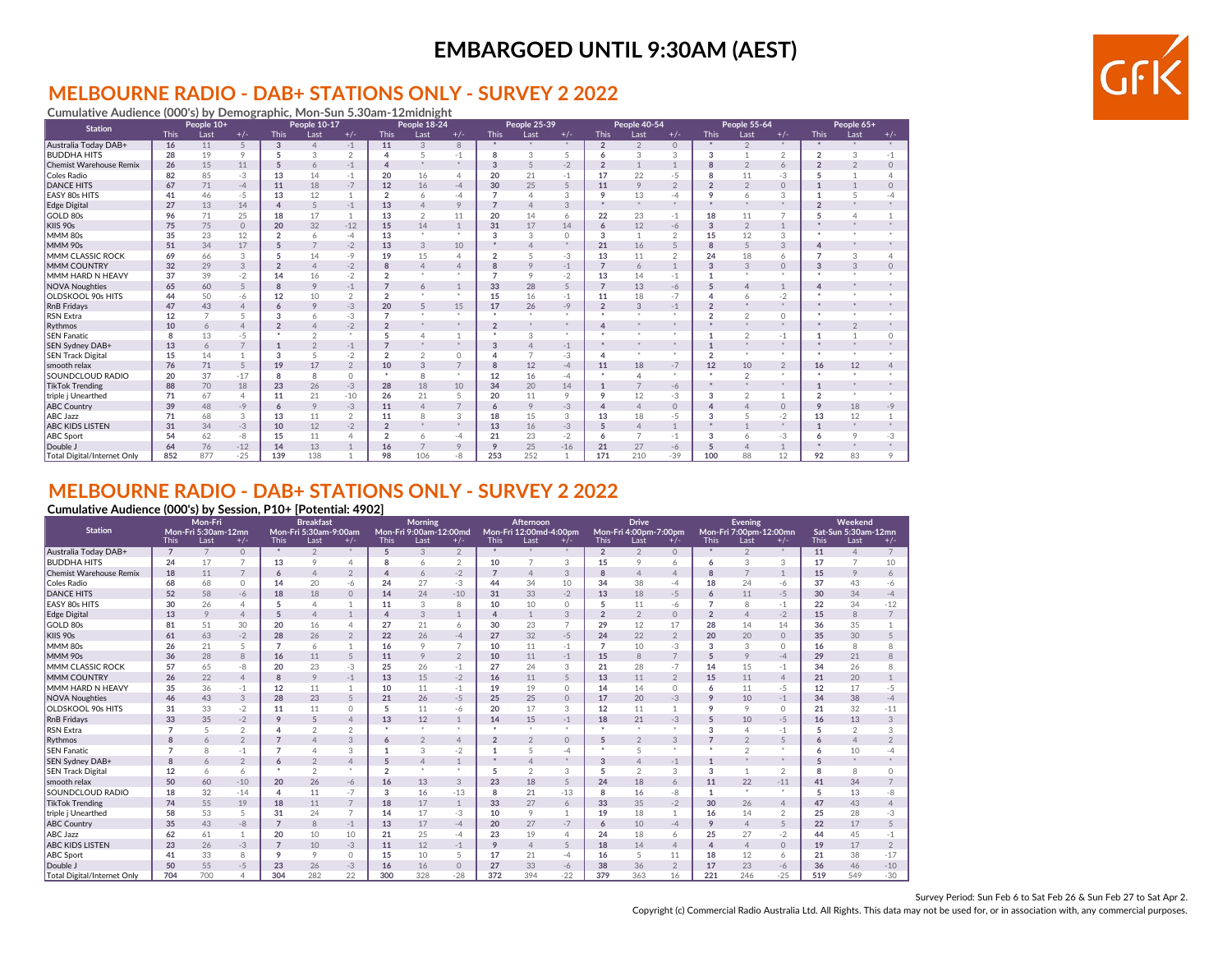# **BRISBANE RADIO - DAB+ STATIONS ONLY - SURVEY 2 2022**

**Cumulative Audience (000's) by Demographic, Mon-Sun 5.30am-12midnight**

| <b>Station</b>              |             | People 10+ |          |             | People 10-17 |                |                | People 18-24 |                |             | People 25-39 |          |             | People 40-54 |          |             | People 55-64 |            |             | People 65+ |       |
|-----------------------------|-------------|------------|----------|-------------|--------------|----------------|----------------|--------------|----------------|-------------|--------------|----------|-------------|--------------|----------|-------------|--------------|------------|-------------|------------|-------|
|                             | <b>This</b> | Last       | $+/-$    | <b>This</b> | Last         | $+/-$          | <b>This</b>    | Last         | $+/-$          | <b>This</b> | Last         | $+/-$    | <b>This</b> | Last         | $+/-$    | <b>This</b> | Last         | $+/-$      | <b>This</b> | Last       | $+/-$ |
| 97.3 The 80s                | 64          | 63         |          | 17          | 13           | $\overline{4}$ |                |              | -1             |             |              | $\circ$  | 15          | 21           | -6       | 9           |              | $\sqrt{2}$ | 12          | 11         |       |
| 97.3 The 90s                | 72          | 80         | $-8$     | 12          | 13           | $-1$           | 9              |              |                | 21          | 28           | $-7$     | 17          | 23           | $-6$     |             |              |            | 10          |            |       |
| Australia Today DAB+        |             |            |          |             |              |                |                |              |                |             |              |          |             |              | $\circ$  |             |              |            |             |            |       |
| <b>BUDDHA HITS</b>          | 10          | Q          |          |             |              |                |                |              |                |             |              |          |             |              | $-3$     |             |              |            |             |            |       |
| Chemist Warehouse Remix     | 10          | 12         | $-2$     |             |              | $\Omega$       |                |              |                |             | J.           |          |             |              |          |             |              |            |             |            |       |
| Coles Radio                 | 39          | 44         | $-5$     |             |              | $-2$           | 9              |              | $\overline{2}$ | 15          | 18           | $-3$     | 6           |              | $\circ$  | Ô           | 8            | $-2$       |             |            |       |
| <b>DANCE HITS</b>           | 15          | 21         | -6       |             | 11           | -6             |                |              |                |             |              |          |             |              | $-1$     |             |              |            |             |            |       |
| EASY 80s HITS               | 15          | 19         | -4       |             |              |                |                |              |                |             |              | -3       |             |              |          |             |              | $\circ$    |             |            |       |
| Edge Digital                |             |            |          |             |              | $\mathcal{R}$  |                |              |                |             |              |          |             |              | ×        |             |              |            |             |            |       |
| <b>iHeartCountry</b>        | 12          |            |          |             |              | $-2$           | $\overline{2}$ |              |                |             |              |          |             |              | 3        |             |              | $\Omega$   |             |            |       |
| MMM 80s                     |             |            |          |             |              | $\sim$         |                |              |                |             |              |          |             |              | $\cap$   |             |              |            |             |            |       |
| MMM 90s                     | 14          | 17         | -3       |             |              | $\Omega$       |                |              |                |             |              | $\Omega$ |             |              | $-3$     |             |              |            |             |            |       |
| MMM CLASSIC ROCK            | 19          | 24         | -5       |             |              | 4              |                |              |                |             |              |          |             |              | -5       |             |              |            |             |            |       |
| MMM COUNTRY                 |             | 14         | -8       |             |              | $-3$           |                |              |                |             |              |          |             |              | $-3$     |             |              |            |             |            |       |
| MMM HARD N HEAVY            | 11          | 15         | -4       |             |              | $-1$           |                |              |                |             |              |          |             |              | $-3$     |             |              |            |             |            |       |
| NOVA 90s                    | 33          | 33         | $\circ$  | 10          |              | $\overline{4}$ | o              |              |                |             | 13           | -4       |             |              | $\circ$  |             |              | $\Omega$   |             |            |       |
| OLDSKOOL 90s HITS           | 25          | 27         | $-2$     |             |              |                |                |              | د،             |             | 12           | -5       |             |              | ◠        |             |              |            |             |            |       |
| <b>RnB Fridays</b>          | 23          | 29         | -6       |             |              |                |                | 10           | $-3$           |             | 10           | -2       |             |              | $-1$     |             |              |            |             |            |       |
| smooth                      | 25          | 26         |          |             |              |                |                |              |                |             |              |          |             |              |          |             |              |            |             |            |       |
| smooth 80s                  | 14          | 17         | -3       |             |              |                |                |              | $\Omega$       |             |              |          |             |              | $-3$     |             |              | 3          |             |            |       |
| SOUNDCLOUD RADIO            | 16          | 17         |          |             |              | $\Omega$       |                |              | $-2$           |             |              | $\cap$   |             |              |          |             |              |            |             |            |       |
| <b>TikTok Trending</b>      | 27          | 27         | $\Omega$ |             |              |                | 14             |              | 8              |             |              |          |             |              | $\Omega$ |             |              |            |             |            |       |
| triple j Unearthed          | 39          | 39         |          |             |              |                | 12             |              | $-2$           |             |              |          |             |              |          |             |              |            |             |            |       |
| <b>ABC Country</b>          | 18          | 23         | -5       |             |              |                |                |              |                |             |              | $\Omega$ |             |              | $\circ$  |             |              | $\Omega$   |             |            |       |
| ABC Jazz                    | 15          | 14         |          |             |              | $\Omega$       |                |              |                |             |              | $\cap$   |             |              | 3        |             |              |            |             |            |       |
| <b>ABC KIDS LISTEN</b>      | 20          | 29         | -9       |             |              | $-3$           |                |              |                |             | 14           | -8       |             |              | $-2$     |             |              |            |             |            |       |
| <b>ABC Sport</b>            | 16          | 18         |          |             |              | $\sim$         |                |              |                |             |              |          |             |              | $\Omega$ |             |              |            |             |            |       |
| Double J                    | 31          | 37         | -6       |             |              | 0              |                |              |                | 15          | 20           | -5       | 12          | 12           | $\Omega$ |             |              |            |             |            |       |
| Total Digital/Internet Only | 450         | 468        | $-18$    | 78          | 77           |                | 54             | 55           |                | 118         | 132          | $-14$    | 88          | 109          | $-21$    | 55          |              | 14         | 57          | 55         |       |

### **Cumulative Audience (000's) by Session, P10+ [Potential: 2192]**

| <b>Station</b>                     | Mon-Fri<br>Mon-Fri 5:30am-12mn |         |       |                 | <b>Breakfast</b><br>Mon-Fri 5:30am-9:00am |          |             | Morning<br>Mon-Fri 9:00am-12:00md |          |                 | Afternoon<br>Mon-Fri 12:00md-4:00pm |       |              | <b>Drive</b><br>Mon-Fri 4:00pm-7:00pm |            |                 | Evening<br>Mon-Fri 7:00pm-12:00mn |          |                 | Weekend<br>Sat-Sun 5:30am-12mn |       |
|------------------------------------|--------------------------------|---------|-------|-----------------|-------------------------------------------|----------|-------------|-----------------------------------|----------|-----------------|-------------------------------------|-------|--------------|---------------------------------------|------------|-----------------|-----------------------------------|----------|-----------------|--------------------------------|-------|
|                                    | <b>This</b>                    | Last    | $+/-$ | <b>This</b>     | Last                                      | $+/-$    | <b>This</b> | Last                              | $+/-$    | <b>This</b>     | Last                                | $+/-$ | <b>This</b>  | Last                                  | $+/-$      | <b>This</b>     | Last                              | $+/-$    | <b>This</b>     | Last                           | $+/-$ |
| 97.3 The 80s                       | 51                             | 53      | $-2$  | $\overline{20}$ | 23                                        | $-3$     | 14          | 18                                | $-4$     | $\overline{26}$ | 27                                  | $-1$  | 18           | 22                                    | $-4$       | $\overline{12}$ | 11                                |          | $\overline{27}$ | 33                             | -6    |
| 97.3 The 90s                       | 58                             | 65      | $-7$  | 28              | 30                                        | $-2$     | 17          | 30                                | $-13$    | 27              | 28                                  | $-1$  | 15           | 25                                    | $-10$      | 9               |                                   |          | 32              | 42                             | $-10$ |
| Australia Today DAB+               |                                | 3       |       |                 |                                           | $\ast$   |             |                                   |          |                 |                                     |       | $\mathbf{r}$ |                                       | $\star$    |                 |                                   |          |                 |                                |       |
| <b>BUDDHA HITS</b>                 |                                | 8       |       |                 |                                           | $-2$     |             |                                   | -3       |                 | 6                                   | $-3$  |              |                                       | $-1$       | 3               |                                   |          |                 |                                |       |
| Chemist Warehouse Remix            | 10                             | $\circ$ |       |                 |                                           | $-1$     |             |                                   | $-2$     |                 | $\sim$                              |       |              |                                       | $-1$       |                 |                                   |          |                 |                                |       |
| Coles Radio                        | 30                             | 37      | $-7$  | 12              | 15                                        | $-3$     | 17          | 18                                | $-1$     | 15              | 20                                  | $-5$  | 10           | 14                                    | $-4$       |                 |                                   |          | 23              | 20                             |       |
| <b>DANCE HITS</b>                  | 12                             | 18      | -6    | 3               |                                           | -4       |             | 3                                 | $-1$     |                 |                                     | $-3$  |              | 10                                    | $-5$       |                 |                                   |          |                 | 10                             |       |
| <b>EASY 80s HITS</b>               | 14                             | 16      | $-2$  |                 |                                           |          |             |                                   |          |                 | $\mathcal{B}$                       | $-2$  | o            |                                       |            |                 |                                   |          |                 | 10                             |       |
| Edge Digital                       |                                |         |       |                 |                                           | $\Omega$ |             |                                   |          |                 |                                     |       |              |                                       |            |                 |                                   |          |                 |                                |       |
| <b>iHeartCountry</b>               | 10                             |         |       |                 |                                           | $\circ$  |             |                                   |          |                 |                                     |       |              |                                       |            |                 |                                   |          |                 |                                |       |
| MMM 80s                            |                                |         | 3     |                 |                                           | $\Omega$ |             | $\sqrt{2}$                        |          |                 |                                     |       |              |                                       |            |                 |                                   |          |                 |                                |       |
| MMM 90s                            | 14                             | 15      | $-1$  |                 |                                           | $-3$     |             |                                   |          |                 |                                     | $-2$  |              |                                       | $-2$       |                 |                                   |          |                 |                                |       |
| <b>MMM CLASSIC ROCK</b>            | 15                             | 18      | $-3$  |                 | 10                                        | $-2$     |             |                                   |          |                 |                                     | $-3$  |              |                                       | $\sqrt{2}$ |                 |                                   |          |                 | 13                             |       |
| <b>IMMM COUNTRY</b>                |                                | 12      | $-9$  |                 |                                           | $-4$     |             |                                   | -4       |                 |                                     | -6    |              |                                       | $-4$       |                 |                                   |          |                 | 10                             |       |
| MMM HARD N HEAVY                   | 10                             | 14      | -4    |                 | 10                                        | -2       |             |                                   | -5       |                 | 11                                  | -5    |              |                                       | -6         |                 |                                   | -3       |                 |                                |       |
| NOVA 90s                           | 26                             | 24      |       | 15              | 12                                        | 3        |             | 10                                | $-1$     |                 | 10                                  | -4    |              |                                       | $-2$       |                 |                                   |          | 14              | 17                             |       |
| <b>OLDSKOOL 90s HITS</b>           | 23                             | 19      |       |                 |                                           | 3        |             |                                   | $\Omega$ | 10              | 12                                  | $-2$  |              |                                       |            |                 |                                   |          |                 | 15                             |       |
| <b>RnB</b> Fridays                 | 20                             | 25      | $-5$  |                 | 12                                        | -4       | 10          | 11                                |          | 13              | 14                                  | $-1$  | 11           | 12                                    | $-1$       |                 |                                   |          |                 | 10                             |       |
| smooth                             | 18                             | 17      |       |                 |                                           | 3        | 3           |                                   |          |                 | $\mathsf{R}$                        |       |              |                                       | $\Omega$   |                 |                                   |          | 19              | 19                             |       |
| smooth 80s                         | 12                             | 13      |       |                 |                                           | $\Omega$ |             |                                   |          |                 |                                     | $-2$  |              |                                       | $\Omega$   |                 |                                   | $\Omega$ |                 | 6                              |       |
| SOUNDCLOUD RADIO                   | 14                             | 13      |       |                 |                                           |          |             |                                   |          |                 |                                     |       |              |                                       |            |                 |                                   |          | 10              | 10                             |       |
| <b>TikTok Trending</b>             | 26                             | 23      |       | 15              | 14                                        |          |             |                                   |          | 10              | 12                                  | $-2$  | 10           | 12                                    | $-2$       |                 |                                   |          | 17              | 19                             |       |
| triple j Unearthed                 | 30                             | 30      |       | 10              | 10                                        | $\Omega$ |             | $\Omega$                          | $-2$     | 12              |                                     |       |              |                                       | $-2$       |                 |                                   | $\cap$   | 21              | 21                             |       |
| <b>ABC Country</b>                 | 14                             | 19      | $-5$  |                 |                                           |          |             | 11                                | -6       |                 |                                     |       |              |                                       | -4         |                 |                                   | -6       | 10              | 12                             |       |
| <b>ABC Jazz</b>                    |                                | 12      |       |                 |                                           |          |             |                                   |          |                 |                                     |       |              |                                       |            |                 |                                   |          |                 |                                |       |
| <b>ABC KIDS LISTEN</b>             | 17                             | 21      | $-4$  | 10              |                                           |          |             |                                   |          |                 | 10                                  | $-3$  |              | 11                                    | $-2$       |                 |                                   | $\circ$  | 15              | 16                             |       |
| <b>ABC</b> Sport                   |                                | $\circ$ |       |                 |                                           |          |             |                                   |          |                 |                                     | $-2$  |              |                                       |            |                 |                                   |          |                 | 12                             |       |
| Double J                           | 27                             | 29      | $-2$  | 11              | 13                                        | $-2$     | 12          | 10                                |          | 14              | 15                                  | -1    | 14           | 14                                    | $\circ$    |                 |                                   |          | 15              | 23                             | -8    |
| <b>Total Digital/Internet Only</b> | 374                            | 388     | $-14$ | 191             | 206                                       | $-15$    | 155         | 185                               | $-30$    | 193             | 206                                 | $-13$ | 174          | 202                                   | $-28$      | 99              | 88                                | 11       | 281             | 315                            | $-34$ |

GF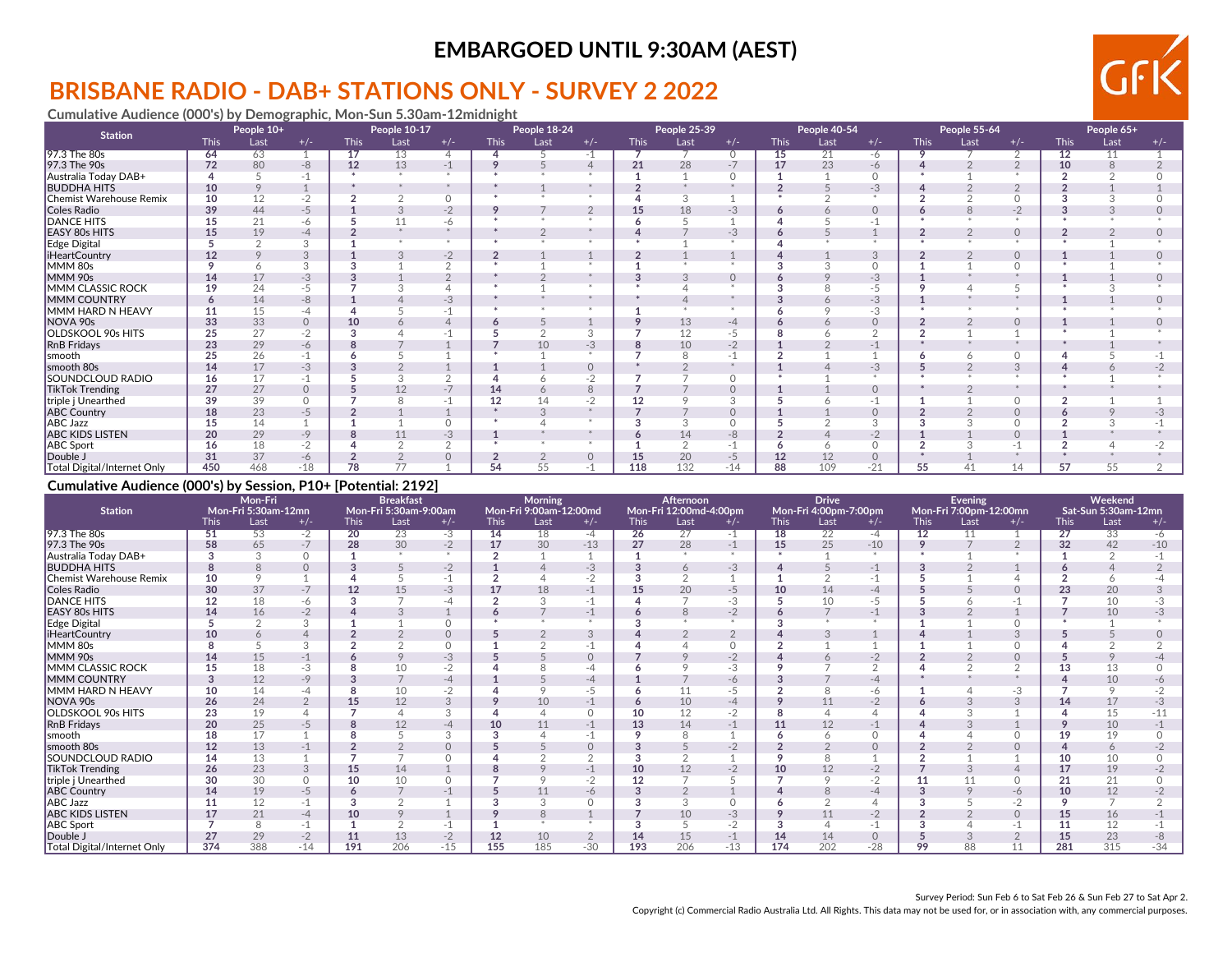# **ADELAIDE RADIO - DAB+ STATIONS ONLY - SURVEY 2 2022**

**Cumulative Audience (000's) by Demographic, Mon-Sun 5.30am-12midnight**

| <b>Station</b>              | People 10+  |      |       | People 10-17 |      |          | People 18-24 |      |          | People 25-39 |      |          | People 40-54 |      |          | People 55-64 |      |       | People 65+  |      |       |
|-----------------------------|-------------|------|-------|--------------|------|----------|--------------|------|----------|--------------|------|----------|--------------|------|----------|--------------|------|-------|-------------|------|-------|
|                             | <b>This</b> | Last | $+/-$ | <b>This</b>  | Last | $+/-$    | <b>This</b>  | Last | $+/-$    | <b>This</b>  | Last | $+/-$    | <b>This</b>  | Last | $+/-$    | <b>This</b>  | Last | $+/-$ | <b>This</b> | Last | $+/-$ |
| <b>BUDDHA HITS</b>          | 16          | 15   |       |              |      |          |              |      |          |              |      | $\circ$  |              |      | $\circ$  |              |      | $-1$  |             |      |       |
| Chemist Warehouse Remix     |             |      |       |              |      | $\cap$   |              |      |          |              |      |          |              |      | $\Omega$ |              |      |       |             |      |       |
| Coles Radio                 | 19          | 23   | $-4$  |              |      | $\Omega$ |              |      | $\Omega$ |              |      |          |              |      | $-1$     |              |      | $-3$  |             |      |       |
| <b>DANCE HITS</b>           | 19          | 14   |       |              |      |          |              |      |          |              |      |          |              |      | $\circ$  |              |      |       |             |      |       |
| <b>EASY 80s HITS</b>        | 18          | 13   |       |              |      | $\Omega$ |              |      |          |              |      |          |              |      | $\Omega$ |              |      | -1    |             |      |       |
| Edge Digital                |             |      | -3    |              |      | $-2$     |              |      |          |              |      |          |              |      |          |              |      |       |             |      |       |
| Mix 80s                     | 24          | 16   |       |              |      |          |              |      | $\Omega$ |              |      | $-2$     | 11           |      | 6        |              |      |       |             |      |       |
| Mix 90s                     |             | 14   |       |              |      |          |              |      |          |              |      |          |              |      |          |              |      |       |             |      |       |
| MMM 80s                     | 18          | 12   |       |              |      |          |              |      |          |              |      | $-3$     | 10           |      | $\circ$  |              |      | $-2$  |             |      |       |
| MMM 90s                     | 13          | 15   |       |              |      | $\Omega$ |              |      |          |              |      | -3       |              |      |          |              |      |       |             |      |       |
| MMM CLASSIC ROCK            | 21          | 19   |       |              |      | $\Omega$ |              |      | -1       |              |      |          |              |      |          |              |      |       |             |      |       |
| MMM HARD N HEAVY            | $\circ$     | 8    |       |              |      | $\Omega$ |              |      |          |              |      |          |              |      |          |              |      |       |             |      |       |
| NOVA Throwbacks             | 18          | 20   | $-2$  |              |      |          |              |      |          |              |      |          |              |      |          |              |      |       |             |      |       |
| OLDSKOOL 90s HITS           | 19          | 17   |       |              |      |          |              |      |          |              |      |          |              |      |          |              |      |       |             |      |       |
| <b>RnB</b> Fridays          | 20          | 18   |       |              |      | $\Omega$ |              |      | $\Omega$ |              | 12   | $-3$     |              |      |          |              |      |       |             |      |       |
| smooth                      |             | 19   |       |              |      | $-1$     |              |      |          |              |      |          |              |      |          |              |      |       |             |      |       |
| smooth 90s                  |             |      |       |              |      |          |              |      |          |              |      |          |              |      | $\Omega$ |              |      |       |             |      |       |
| SOUNDCLOUD RADIO            |             |      |       |              |      |          |              |      |          |              |      |          |              |      |          |              |      |       |             |      |       |
| <b>TikTok Trending</b>      | 10          | 9    |       |              |      |          |              |      | $\Omega$ |              |      |          |              |      |          |              |      |       |             |      |       |
| triple j Unearthed          | 12          | 10   |       |              |      |          |              |      |          |              |      |          |              |      |          |              |      |       |             |      |       |
| <b>ABC Country</b>          | 14          | 16   | $-2$  |              |      |          |              |      | $\Omega$ |              |      |          |              |      | $-1$     |              |      |       |             |      |       |
| <b>ABC Jazz</b>             | 17          | 20   | -3    |              |      | $-1$     |              |      |          |              |      |          |              |      |          |              |      |       |             |      |       |
| <b>ABC KIDS LISTEN</b>      | 11          | 14   | $-3$  |              |      | $-1$     |              |      |          |              |      | $-2$     |              |      | $\Omega$ |              |      |       |             |      |       |
| <b>ABC</b> Sport            | 11          | 15   | -4    |              |      | $\Omega$ |              |      | $\circ$  |              |      | -1       |              |      |          |              |      |       |             |      |       |
| Double J                    | 21          | 23   | $-2$  |              |      |          |              |      | $-2$     | 10           | 10   | $\Omega$ |              |      | $-2$     |              |      |       |             |      |       |
| Total Digital/Internet Only | 256         | 253  |       | 31           | 26   |          | 25           | 23   | C        | 67           | 70   | -3       | 66           | 61   |          | 32           | 36   | -4    | 35          | 37   |       |

#### **Cumulative Audience (000's) by Session, P10+ [Potential: 1174]**

|                             | Mon-Fri<br>Mon-Fri 5:30am-12mn |               |       |             | <b>Breakfast</b>              |                |             | Morning                        |          |             | Afternoon                      |          |             | <b>Drive</b>                  |           |             | Evening                        |          |             | Weekend                     |       |
|-----------------------------|--------------------------------|---------------|-------|-------------|-------------------------------|----------------|-------------|--------------------------------|----------|-------------|--------------------------------|----------|-------------|-------------------------------|-----------|-------------|--------------------------------|----------|-------------|-----------------------------|-------|
| <b>Station</b>              | <b>This</b>                    | Last          | $+/-$ | <b>This</b> | Mon-Fri 5:30am-9:00am<br>Last | $+/-$          | <b>This</b> | Mon-Fri 9:00am-12:00md<br>Last | $+/-$    | <b>This</b> | Mon-Fri 12:00md-4:00pm<br>Last | $+/-$    | <b>This</b> | Mon-Fri 4:00pm-7:00pm<br>Last | $+/-$     | <b>This</b> | Mon-Fri 7:00pm-12:00mn<br>Last | $+/-$    | <b>This</b> | Sat-Sun 5:30am-12mn<br>Last | $+/-$ |
| <b>BUDDHA HITS</b>          | 13                             | 12            |       |             |                               | $\circ$        |             | 6                              |          |             |                                |          |             |                               | 2         | 3           |                                |          |             |                             |       |
| Chemist Warehouse Remix     |                                | 5             |       |             |                               | $-2$           |             |                                |          |             | $\sim$                         |          | $\sim$      |                               | $-1$      |             |                                |          |             |                             |       |
| Coles Radio                 | 14                             | 17            | $-3$  |             |                               | $-2$           |             | $\circ$                        | -1       |             |                                | $\Omega$ |             |                               | $\Omega$  |             |                                | $-3$     | 15          | 12                          |       |
| <b>DANCE HITS</b>           | 14                             | 10            |       |             |                               |                |             |                                |          |             |                                |          |             |                               |           |             |                                |          |             |                             |       |
| <b>EASY 80s HITS</b>        | 14                             | 10            |       |             |                               |                |             |                                |          |             |                                |          |             |                               | 0         |             |                                |          |             | 6                           |       |
| Edge Digital                |                                | 6             | -3    |             |                               | $\Omega$       |             |                                |          |             |                                |          |             |                               | $\ddot{}$ |             |                                |          |             |                             |       |
| Mix 80s                     | 17                             | 12            |       |             |                               |                |             |                                | 3        |             | $\circ$                        |          |             |                               | 3         |             |                                | $\Omega$ | 15          | 10                          |       |
| Mix 90s                     | 13                             | 11            |       |             |                               | $\circ$        |             |                                |          |             |                                |          |             |                               |           |             |                                |          | 11          | Ö                           |       |
| MMM 80s                     |                                | 9             |       |             |                               | -1             |             | 6                              | -1       |             |                                |          |             |                               | -1        |             |                                |          |             |                             |       |
| MMM 90s                     | 11                             | 12            |       |             |                               |                |             |                                |          |             |                                |          |             |                               | $-2$      |             |                                |          |             |                             |       |
| MMM CLASSIC ROCK            | 19                             | 15            |       |             |                               |                | 10          | 11                             | $-1$     | 13          | 11                             |          | 10          |                               |           |             |                                |          | 13          | 12                          |       |
| MMM HARD N HEAVY            |                                |               |       |             |                               |                |             |                                |          |             |                                |          |             |                               |           |             |                                |          |             |                             |       |
| <b>NOVA Throwbacks</b>      | 8                              | 14            | -6    |             |                               |                |             |                                | $-1$     |             |                                |          |             |                               | $-3$      |             |                                | $-2$     | 15          | 13                          |       |
| <b>OLDSKOOL 90s HITS</b>    | 13                             | 13            |       |             |                               | -1             |             |                                |          |             |                                |          |             |                               |           |             |                                |          |             |                             |       |
| RnB Fridays                 | 18                             | 17            |       |             | 10                            | $-1$           |             |                                | $\circ$  | 14          | 10                             |          |             |                               |           |             |                                |          |             | 6                           |       |
| smooth                      |                                | 16            |       |             |                               | -1             |             |                                |          |             |                                |          |             |                               | ◠         |             |                                |          |             | 12                          |       |
| smooth 90s                  |                                | Δ             |       |             |                               | $\overline{2}$ |             |                                | $\Omega$ |             |                                |          |             |                               |           |             |                                |          |             |                             |       |
| SOUNDCLOUD RADIO            |                                |               |       |             |                               | -1             |             |                                |          |             |                                | -3       |             |                               |           |             |                                |          |             |                             |       |
| TikTok Trending             |                                | $\mathcal{B}$ | $-1$  |             |                               |                |             |                                | $-2$     |             |                                | $-2$     |             |                               | $\Omega$  |             |                                | $-1$     |             |                             |       |
| triple j Unearthed          |                                |               |       |             |                               |                |             |                                |          |             |                                |          |             |                               |           |             |                                |          |             |                             |       |
| <b>ABC Country</b>          | 12                             | 13            | $-1$  |             |                               | $\Omega$       |             |                                | $-1$     |             |                                |          |             |                               |           |             |                                | $-2$     |             |                             |       |
| <b>ABC Jazz</b>             |                                | 15            |       |             |                               | $\circ$        |             |                                |          |             |                                |          |             |                               |           |             |                                | -3       |             |                             |       |
| <b>ABC KIDS LISTEN</b>      |                                | 10            | $-3$  |             |                               | $\Omega$       |             |                                | $-2$     |             |                                | $-1$     |             |                               | $-1$      | 3           | 3                              | $\Omega$ |             | 8                           |       |
| ABC Sport                   |                                | 8             | -1    |             |                               | $\Omega$       |             |                                |          |             |                                |          |             |                               | $-1$      |             |                                |          |             | 12                          |       |
| Double J                    | 19                             | 16            | 3     |             |                               | $-3$           | 10          |                                | 3        |             |                                |          | 8           |                               | 3         | $\epsilon$  |                                |          |             | 16                          |       |
| Total Digital/Internet Only | 211                            | 204           |       | 83          | 80                            | 3              | 93          | 90                             | 3        | 122         | 109                            | 13       | 104         | 93                            |           | 74          | 69                             |          | 178         | 171                         |       |

GF